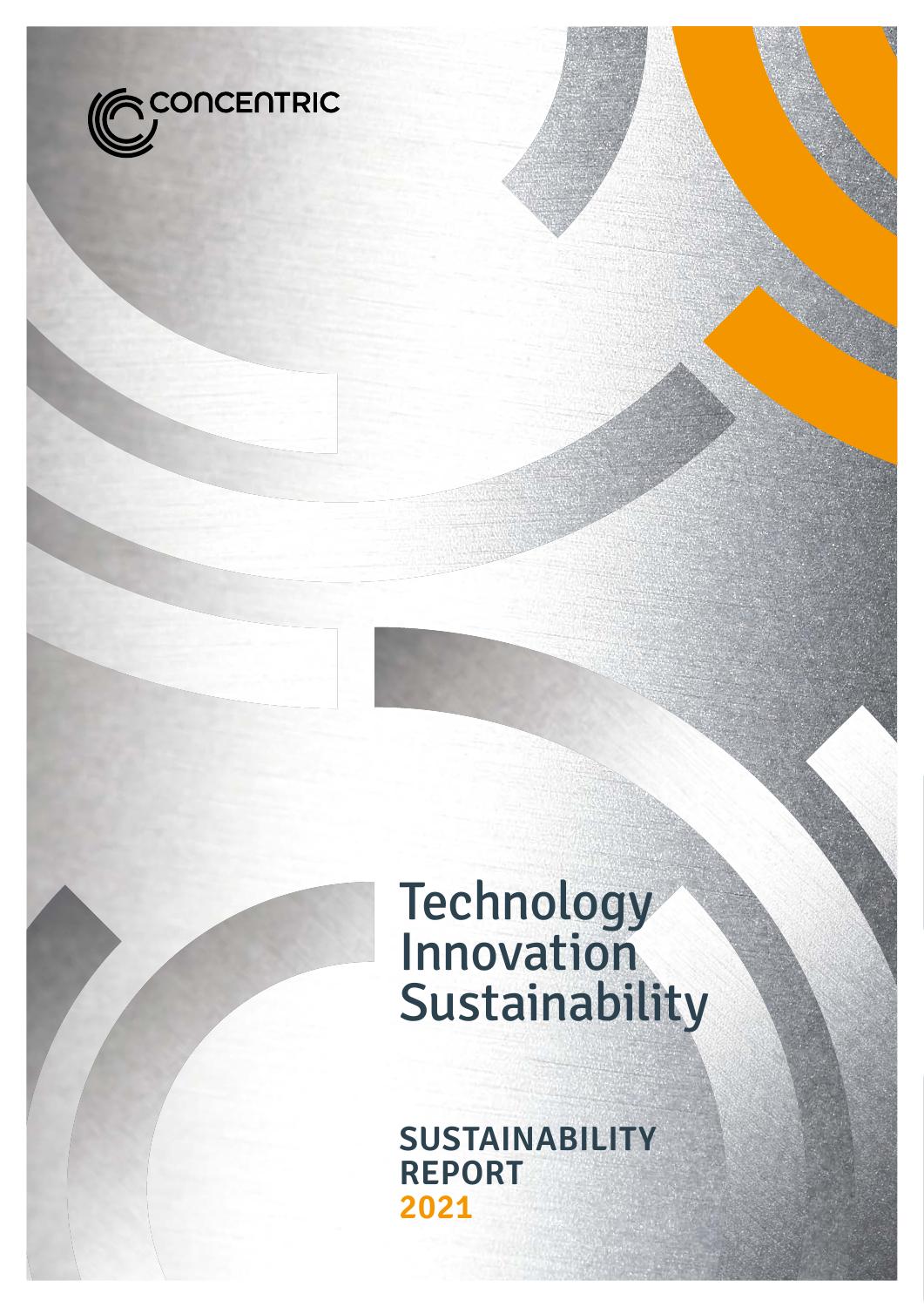# Sustainability report

Sustainability efforts constitute an integral part of Concentric's operations and is something we consider when engaging with all our stakeholders. The aim is to ensure a holistic approach with as many positive results as possible environmentally, socially and economically.

#### **Technology + Innovation = Sustainability**

The philosophy of the Board of Directors and Group Management is that Concentric's principal contribution to a sustainable world, in terms of everything to do with the environment and society, takes place through the use of the Company's products. Concentric's Sustainability Report is prepared according to the GRI Standards: Core option. Therefore we report the year 2021 as fully GRI compliant and include the outcomes of the Group's efforts on sustainability and environmental matters, see pages 124–131 in the Annual Report 2021.

#### **Code of Conduct**

Concentric's Code of Conduct stipulates that the Group shall comply with the laws and regulations of each country in which it operates; demonstrate and promote a commitment to responsible business practice in policies, decisions and activities; contribute towards improving economic, environmental and social conditions through an open dialogue with the relevant interest Groups in those local societies in which we operate, and integrate the principles of the Code of Conduct into all critical processes.

## The code incorporates the following areas

- Requirements on business partners, including a Code of Conduct for Suppliers;
- Business principles which provide guidance on accounting and reporting (including an Information Policy), anti-corruption, money laundering, conflicts of interest, company assets, taxation, customer offering (including marketing and fair competition), insider trading (including an Insider Policy) and political involvement;
- Principles on human rights, non-discrimination and freedom from harassment, forced and child labour, freedom of association, workplace practices (including an Assignment and Transfer Policy) and compensation and working practices (including a Social Policy);
- Environmental principles on resource efficiency (including an Environmental Policy) and a precautionary principle to avoid the use of materials and methods which pose environmental and/or health risks when suitable alternatives are available.
- Concentric's Code of Conduct is readily available to all employees through the Company's intranet and supported by local Human Resources teams. All employees are encouraged to report suspected violations of any aspect of the Conduct of Conduct to their direct line manager, their manager's manager or Human Resources. Alternatively, matters may be escalated through the Whistle Blowing Policy. Compliance with the code is also monitored through a combination of key performance indicators (see table opposite), self-assessment returns and internal/ external audits.

# **The environment**

# Environmental policy

In accordance with Concentric's environmental policy, which encompasses all activities undertaken by the Company's facilities, Concentric's environmental programme is to be characterised by continuous improvement, technical development and efficient use of resources. Such measures will help Concentric achieve a competitive edge and contribute to sustainable development.

The environmental impact of Concentric's products, industry operations and services must be minimised; the fundamental requirement of all operations will be the prevention of pollution alongside compliance with current legislation, respect for the environment in local communities and respect for stakeholders.

The environmental policy is annually reviewed and adopted by the Board of Directors. All members of Group Management are responsible for implementing the action plan that is based on the environmental policy.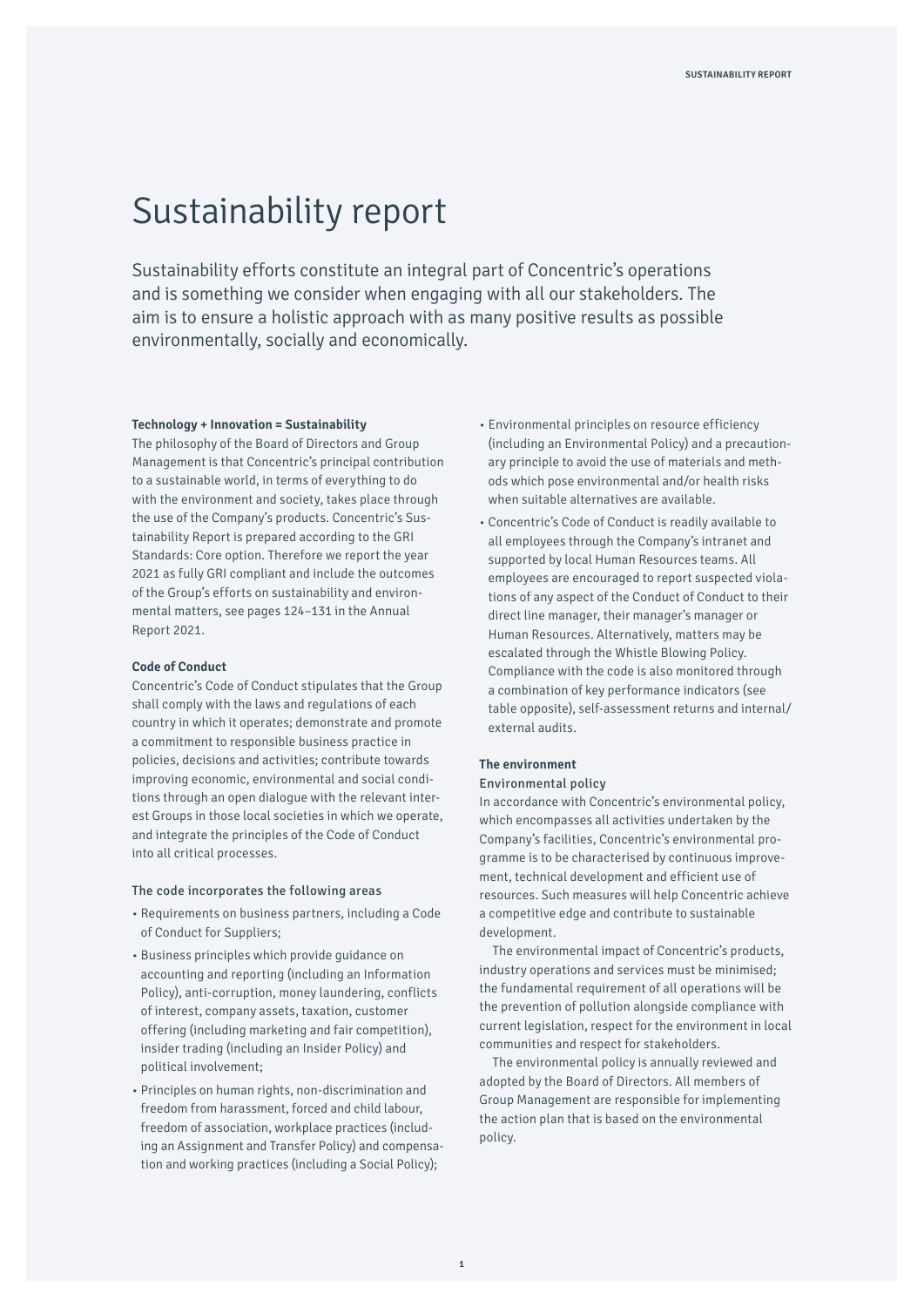From a sustainability perspective, the Board continuously evaluates economic, environmental and social aspects of the Group's performance and reviews specific issues such as work-related injuries, energy consumption and Code of Conduct adherence. Further information around Management's approach to sustainability is set out on page 125 in the Annual Report 2021.

#### **Environmental and corporate social responsibility**

Most of Concentric's sites are certified to ISO14001 (environmental management) and some sites to ISO45001 (healthy and safety management).

## **Integrated governance processes**

The Group's management and operations system meets the standards set by the ISO for quality and environmental management. The purpose of these systems is to support and steer our operations towards a uniform

way of working with lower costs and improved customer value. Work on sustainability is treated as an integral part of operations, for which the Company's CEO has ultimate responsibility. The clear control and follow-up processes mean that the risk of non-compliance with legal or internal requirements on sustainability is small, and if non-compliance should still occur it can be quickly identified and resolved.

#### **Stakeholders**

As a company pursuing commercial interests, Concentric has a multifaceted network of stakeholders comprising OEMs and Tier 1-suppliers, end-users, suppliers, partners, employees, shareholders, financial markets and the State.

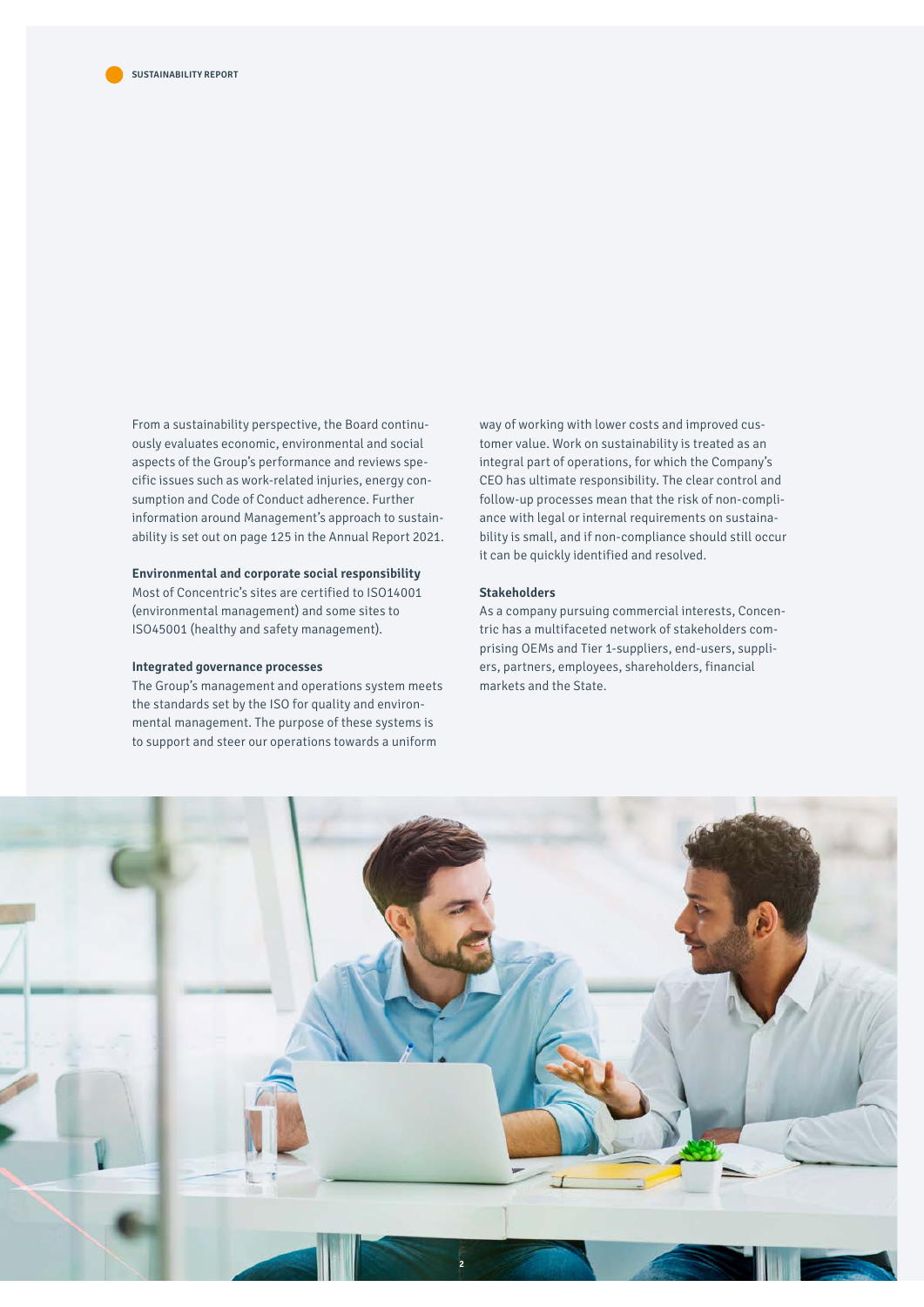Results

# Concentric's group-wide aspects and targets in sustainability

| <b>Material of aspects</b>                   |                                                                                                                                                                                                                                                                   |                                                                                                                                                                       |                                                                                                                                                                          | nesulls      |                     |
|----------------------------------------------|-------------------------------------------------------------------------------------------------------------------------------------------------------------------------------------------------------------------------------------------------------------------|-----------------------------------------------------------------------------------------------------------------------------------------------------------------------|--------------------------------------------------------------------------------------------------------------------------------------------------------------------------|--------------|---------------------|
| sustainability                               | <b>Social contribution</b>                                                                                                                                                                                                                                        | Long-term goal                                                                                                                                                        | <b>Operational goal</b>                                                                                                                                                  | 2021         | 2020                |
| Ethics & value<br>creation                   | General<br>Long-term financially strong<br>and ethically correct for all our<br>end-markets (Industrial Appli-<br>cations, Trucks, Agricultural<br>Machinery and Construction<br>equipment) where we are pres-<br>ent as an engine and hydraulic<br>pump supplier | Concentric achieves long-term<br>financial growth in an ethical<br>manner that contributes to the<br>improved welfare of society                                      | Underlying operating margin<br>should amount to $\geq 16\%$                                                                                                              | 20.9%        | 19.4%               |
|                                              |                                                                                                                                                                                                                                                                   |                                                                                                                                                                       | Gearing (Net Debt/Equity)<br>should amount to $50\% \ge 150\%$                                                                                                           | 82%          | 8%                  |
|                                              |                                                                                                                                                                                                                                                                   |                                                                                                                                                                       | Dividends should correspond<br>to at least one third of the<br>Group's consolidated after-tax<br>profit over the course of a busi-<br>ness cycle                         | 42%          | 64%                 |
|                                              | UN's sustainable development<br>goals No.8: Promote sustaina-<br>ble economic growth                                                                                                                                                                              |                                                                                                                                                                       | No. of ethical breaches based<br>on Concentric's values                                                                                                                  | $\mathbf{0}$ | $\mathsf{O}\xspace$ |
|                                              |                                                                                                                                                                                                                                                                   |                                                                                                                                                                       | No. of insider trading violations<br>investigated by Finansinspek-<br>tionen <sup>1)</sup>                                                                               | $\mathbf 0$  | $\mathbf 0$         |
|                                              |                                                                                                                                                                                                                                                                   |                                                                                                                                                                       | No. of acts of fraudulent<br>behaviour identified                                                                                                                        | $\mathbf{0}$ | $\mathbf 0$         |
| Product responsibil-<br>ity & climate Impact | General<br>Reduced impact on the climate<br>for all our end-markets (Indus-<br>trial Applications, Trucks, Agri-<br>cultural Machinery and Con-<br>struction Equipment) derived<br>from the innovative develop-                                                   | Concentric develops class<br>leading pumps to enable OEMs<br>to increase energy efficiency<br>and reduce the environmental<br>impact of their vehicles/equip-<br>ment | Procedure<br>The efficiency of all products is<br>verified during the customer<br>validation process                                                                     | n/a          | n/a                 |
|                                              | ment of engine and hydraulic<br>pumps                                                                                                                                                                                                                             | Concentric is recognised as a<br>credible and long-term sup-<br>plier of first choice by custom-<br>ers for both on- and off-high-<br>way commercial vehicles         | Improve our overall rating in<br>the annual customer survey to<br>an average score of $\geq 4.00$ out<br>of a maximum score of 5.00                                      | 3.38         | 3.71                |
|                                              | UN's sustainable development<br>goals No.9: Promote inclusive<br>and sustainable industrialisa-<br>tion and foster innovation                                                                                                                                     |                                                                                                                                                                       |                                                                                                                                                                          |              |                     |
|                                              | No.13: Combat climate change<br>and its impacts by regulating<br>emissions and promoting<br>developments to improve<br>emissions                                                                                                                                  |                                                                                                                                                                       |                                                                                                                                                                          |              |                     |
| Responsible<br>suppliers                     | General<br>Ensure the application of<br>labour law, human rights,<br>anti-corruption and environ-<br>mental responsibility in the<br>supply chains for both on-<br>and off-highway commercial<br>vehicles                                                         | Concentric promotes social<br>responsibility in its operations<br>and value chain                                                                                     | Procedure<br>Concentric evaluates and<br>approves all material suppliers<br>from a sustainability perspec-<br>tive, including environmental<br>and human rights criteria | 100%         | 100%                |
|                                              | UN's sustainable development<br>goals No. 8: Promote sustaina-<br>ble economic growth                                                                                                                                                                             |                                                                                                                                                                       |                                                                                                                                                                          |              |                     |
| Equality<br>& diversity                      | General<br>A workplace that offers diver-<br>sity and equal opportunity                                                                                                                                                                                           | Concentric is an equal oppor-<br>tunities organisation that has<br>an even gender distribution<br>amongst its salaried employees<br>and managers                      | Increase the number of female<br>salaried employees and man-<br>agers to 33% by 2025                                                                                     | 23.9%        | 25.0%               |
|                                              | UN's sustainable development                                                                                                                                                                                                                                      |                                                                                                                                                                       | Increase the number of female<br>wage earners to 22% by 2025                                                                                                             | 14.1%        | 11.3%               |
|                                              | goals No.5: Achieve equal<br>opportunity                                                                                                                                                                                                                          |                                                                                                                                                                       | No. of human rights claims<br>brought against Concentric                                                                                                                 | $\mathbf 0$  | $\mathbf 0$         |

1) Sweden's financial supervisory authority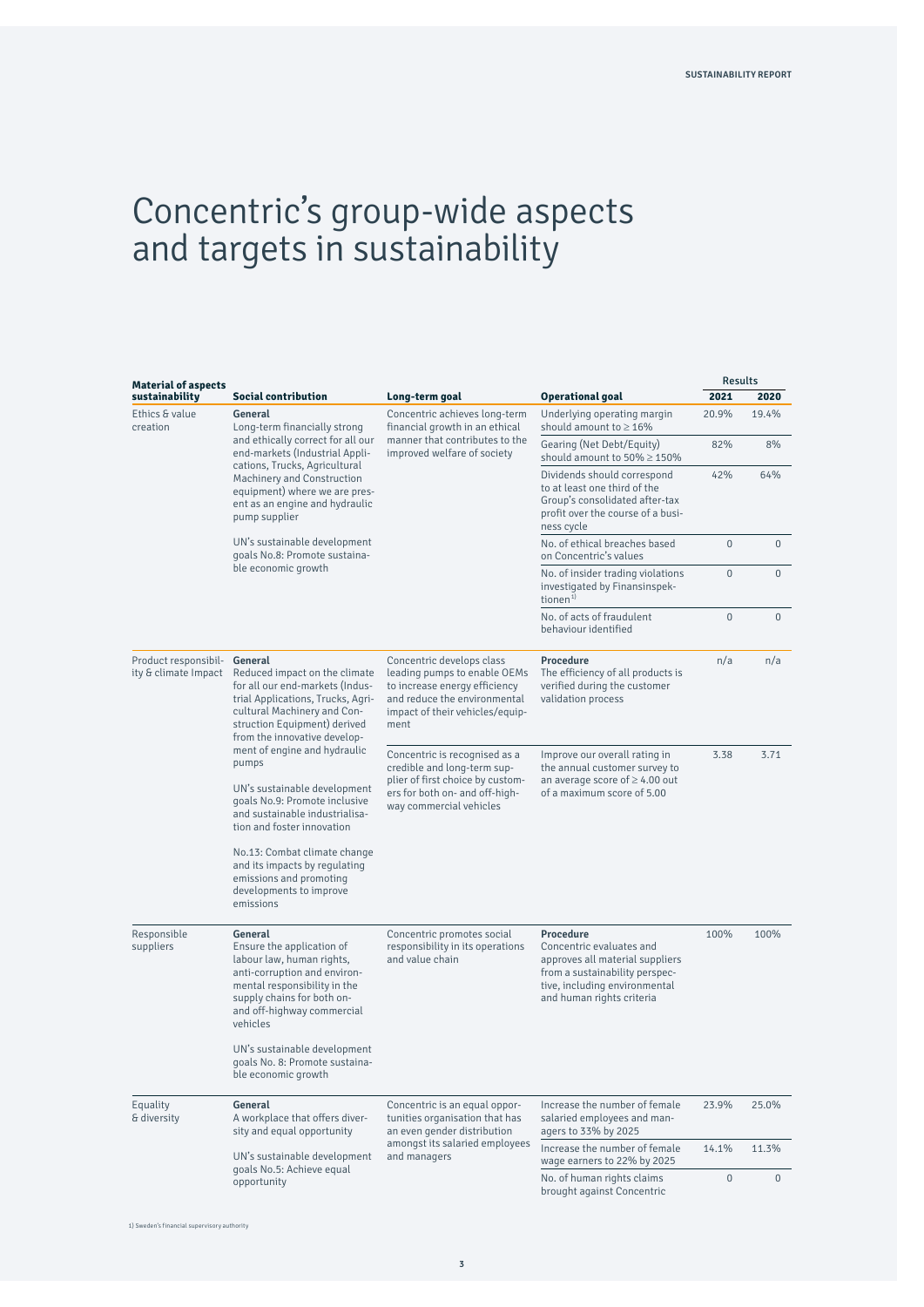

**Concentric's operations in 2021 distributed by stakeholder, based on the Company's income statement.**

#### **Stakeholder engagement**

It is of great importance that Concentric has an open dialogue with its stakeholders. The table below summarises how Concentric communicates with its stakeholders to understand their primary areas for concern and how these relate to Concentric's material sustainability aspects.

# **Key stakeholder activities include:**

- Annual customer surveys
- Customer accreditation programmes, eg CAT (SQEP) and John Deere (Achieving Excellence)
- Industry accreditation programmes in the US (Malcolm Baldrige) and Europe (IiE & EFQM)
- Regular supplier days
- Annual employee surveys
- Regular investor perception studies
- Customer technology roadshows

#### **Amounts in MSEK**

| Customers                 | Sales of engine and<br>hydraulic products                                     | 2,115    |
|---------------------------|-------------------------------------------------------------------------------|----------|
| Suppliers                 | Procurement of goods and<br>services as well as depreciation,<br>amortisation | $-1,242$ |
| Employees                 | Wages, social expenses and<br>competence development                          | $-470$   |
| Financial<br>Institutions | Interest                                                                      | $-13$    |
| The State                 | Taxes                                                                         | $-52$    |
| Shareholders              | Net income                                                                    | 338      |
|                           |                                                                               |          |

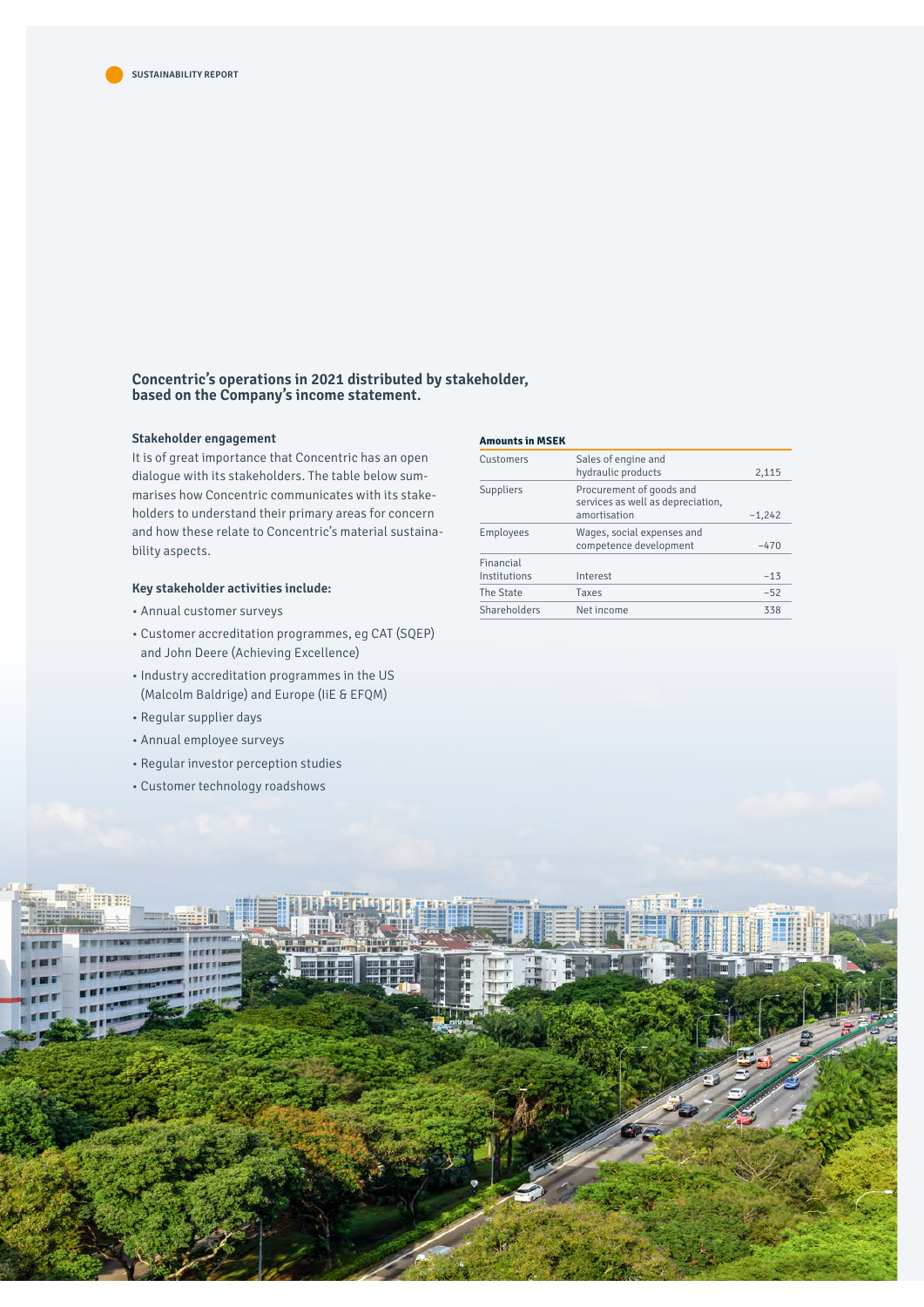| <b>Stakeholder</b><br>group                              | <b>How we work</b>                                                                                                                                                                        | <b>Primary areas</b>                                                                                                                                                                         | <b>Examples of identified</b><br>aspects for stakeholders                                                                                                                                                                                                                                                                                                     | Link to Concentric's mate-<br>rial sustainability aspects                                                                                               |
|----------------------------------------------------------|-------------------------------------------------------------------------------------------------------------------------------------------------------------------------------------------|----------------------------------------------------------------------------------------------------------------------------------------------------------------------------------------------|---------------------------------------------------------------------------------------------------------------------------------------------------------------------------------------------------------------------------------------------------------------------------------------------------------------------------------------------------------------|---------------------------------------------------------------------------------------------------------------------------------------------------------|
| <b>Customers</b>                                         | • Annual customer surveys<br>• Customer accreditation<br>programmes<br>• Technology roadshows                                                                                             | • Overall customer<br>satisfaction<br>• Product quality<br>• On time fulfilment of<br>orders & continuity<br>of supply<br>• Technology & innovation                                          | • Customer service<br>& relationship<br>• PPM & warranty<br>claims record<br>• Delivery (OTIF%)<br>· Product development<br>to support changes in<br>emissions legislation                                                                                                                                                                                    | · Product responsibility<br>• Climate impact<br>· Resource efficiency                                                                                   |
| <b>Suppliers</b>                                         | • Regular supplier days<br>& workshops<br>• Factory inspections &<br>on-site supplier audits<br>• Code of conduct for<br>suppliers                                                        | • Product quality<br>& warranty<br>claims record<br>• On time fulfilment<br>of orders & continuity<br>of supply<br>• Technology & innovation<br>• Environmental program<br>• Health & safety | • PPM & warranty<br>claims record<br>• Delivery (OTIF%)<br>· Product development<br>• Waste management<br>• Human rights<br>• Anti-corruption<br>• Risk management<br>• Co-operation                                                                                                                                                                          | • Ethics & value creation<br>· Product responsibility<br>• Responsible suppliers<br>• Resource efficiency                                               |
| <b>Employees</b>                                         | • Annual employee surveys<br>• Personal development<br>discussions<br>• Training & education<br>· Code of conduct                                                                         | • Recruitment & employer<br>branding<br>• Ethics & values<br>· Skills development<br>· Succession planning<br>• Health & safety<br>• Remuneration                                            | • Company culture<br>• Environmental<br>compliance<br>· Skills development<br>• Equal opportunity<br>• Health & safety<br>• Reward & benefits                                                                                                                                                                                                                 | · Ethics & value creation<br>• Equality & diversity<br>· Resource efficiency                                                                            |
| Shareholders,<br>analysts &<br>financial<br>institutions | • Regular perceptions<br>studies<br>· Investor roadshows<br>& seminars<br>· One-to-one meetings<br>in person/by telephone<br>• Analysts presentations<br>& capital markets days           | • Corporate update                                                                                                                                                                           | • Value drivers<br>· Product development<br>• Debt servicing capabilities<br>• Sustainability<br>• Human rights<br>• Anti-corruption<br>• Risk management<br>• Operating leverage                                                                                                                                                                             | • Ethics & value creation<br>• Product responsibility<br>• Climate impact<br>· Responsible suppliers<br>• Equality & diversity<br>• Resource efficiency |
| The state & local<br>community                           | • Ongoing dialogue with<br>emissions legislators<br>• Participation in<br>government initiatives,<br>e.g. US SuperTruck<br>· Ongoing dialogues<br>with local community<br>representatives | · Product development<br>• Energy efficiency<br>& climate Impact<br>· Involvement in the<br>local community<br>• Environmental program                                                       | · Ethics & value creation<br>• Long-term financial<br>strength of employer<br>• Product responsibility<br>· Social sustainability<br>• Climate impact<br>· Responsible suppliers<br>• Climate & energy<br>• Environmental<br>• Equality & diversity<br>· Resource efficiency<br>compliance<br>• Domestic supply chain<br>• Waste management<br>• Human rights |                                                                                                                                                         |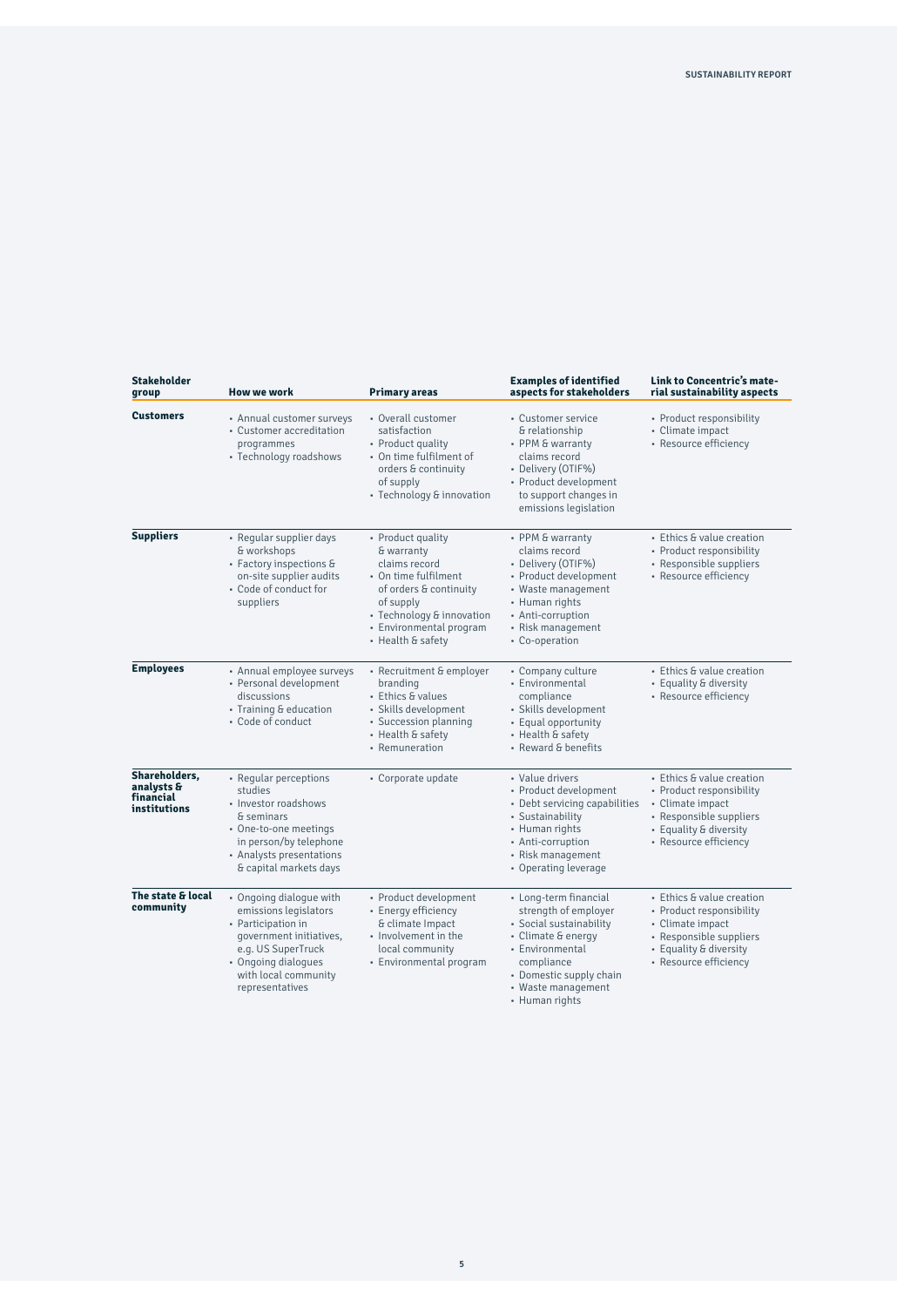# **Production**

Concentric's business activities are divided by region, with full earnings and balance sheet responsibility at both regional and plant levels. Every plant has a local manager who assumes earnings responsibility for the entire range of plant operations.

Concentric differentiates between engine production lines with higher volumes and hydraulic production lines with lower volumes. The production lines with higher volumes have a cellular structure that utilises automatic or semi-automatic no-fault forward methods for the production of single items, or only a few varieties. The production lines with lower volumes have a production channel structure based on a group method that supports sales of smaller production batches of similar products.

### **Quality and environmental control critical to profitability**

Most production plants are certified in accordance with ISO/TS 16949 and ISO 14001. ISO/TS 16949, a standard for quality control systems for suppliers to the automotive industry, was developed by the International Automotive Task Force (IATF) and the International Standardization Organization (ISO), while ISO 14001 is a standard for environmental control systems developed by ISO.

The Company pursues continuous improvement and lean-manufacturing methods that are driven by the Baldrige/EFQM model (European Federation of Quality Management) and an internal improvement programme called Concentric Business Excellence. Personnel at all levels take part in development activities and are encouraged to increase their skills and expertise through relevant training programmes.

# **Resource efficiency**

The Group's environmental activities shall be integrated in all operations and shall be the subject of continuous improvement through the Concentric Business Excellence programme ("CBE").

The Group's products and processes shall be designed in such a way that energy, natural resources and raw materials are used efficiently, and that any waste and residual products are minimised, in line with the Group's Environmental Policy.

## **Concentric Business Excellence**

Concentric's Business Excellence programme ("CBE") underpins the Group's approach to sustainability in everything we do.

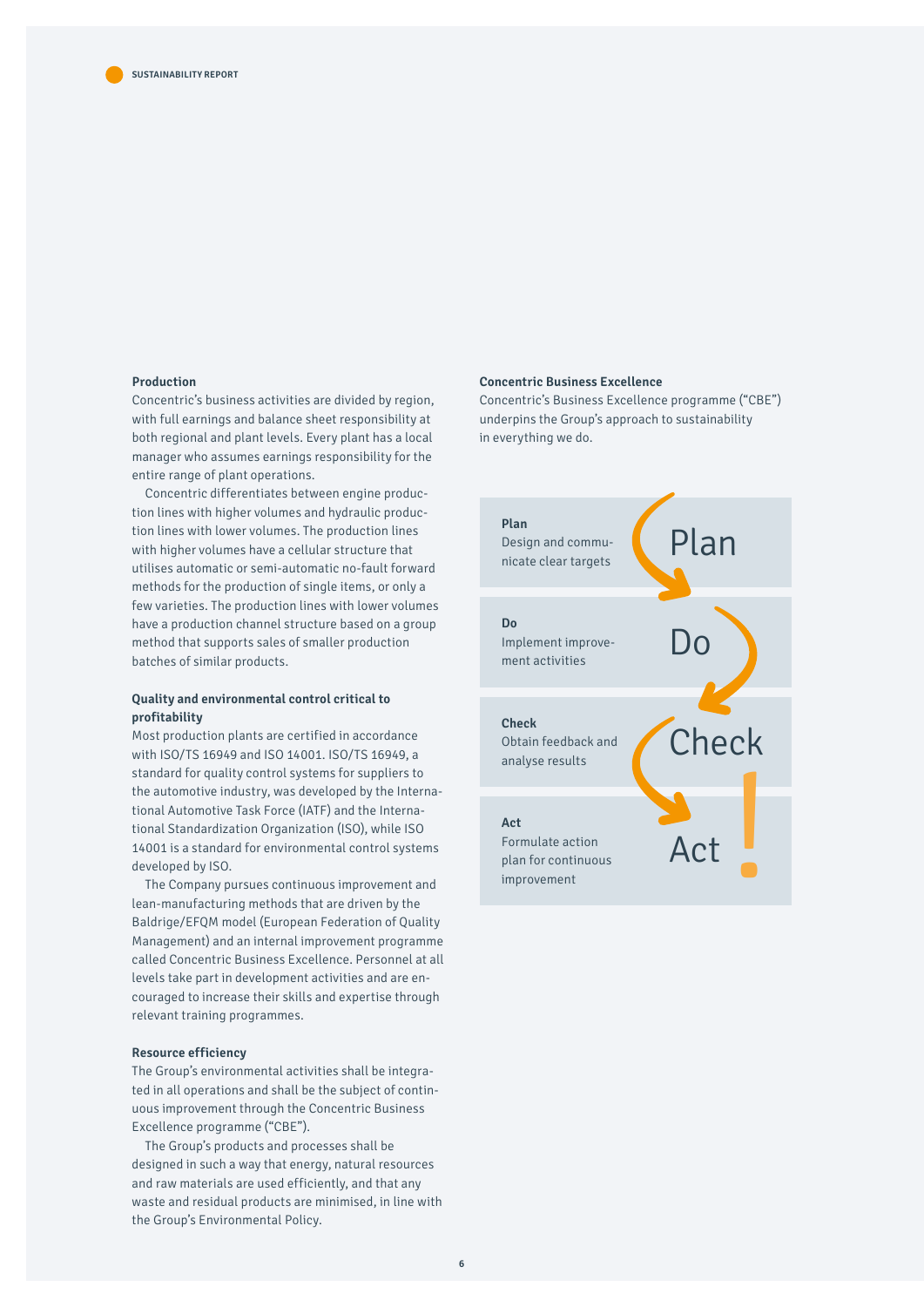#### **Social issues**

Concentric has adopted a social policy that is based on the UN's Universal Declaration of Human Rights, the UN Global Compact initiative, the International Labor Organisation's (ILO) Declaration on Fundamental Principles and Rights at Work and the OECD's guidelines for multinational enterprises. Concentric's work in this area has focused on the implementation of policies as a part of existing procedures and guidelines. For example, the social policy has been integrated in the Company's purchasing manual. Implementation work is ongoing and continues to focus, specifically on the development and execution of action plans at division and unit levels.

### **Concentric in the community**

Concentric endeavours to contribute to the improvement of economic, environmental and social conditions by means of an open dialogue with relevant interest groups in the communities where Concentric has operations.

### **Human rights**

Concentric supports and respects the international conventions on human rights and make sure the Group is not complicit in human rights abuses.

#### **Forced and/or child labour**

Concentric shall not engage in or support forced, bonded or compulsory labour, nor shall it require any form of deposit or confiscate identification papers from its employees. Employees are completely free to leave their employment after reasonable notice, as required by law and contract. Child labour is not tolerated. The minimum employment age is the age of completion of compulsory school, but never less than 15 years.

#### **Freedom of contract and association**

Concentric ensures that all employees accept positions within the Company of their own free will. Concentric respects the right of all employees to join an association to represent their interests as employees, to organise and to bargain collectively or individually.

The Group shall respect the recognised unions. An employee's right to refrain from joining a union is equally respected. The Group shall ensure that all employees' representatives and relevant government authorities are notified of major changes in our operations as required by law.

#### **Work environment and health**

Concentric offers a safe work environment at all of its workplaces and takes actions to prevent accidents and work-related injuries by minimising the risks in work environments to the greatest possible extent. Concentric also invests in preventive healthcare for its employees. The Company supports Employee Wellness programmes that have gained national recognition in the USA and other countries.

#### **Reports on violations**

Reports on violations of this social policy can be submitted anonymously and confidentially to the local Head of Human Resources, Group VP of Human Resources or the Chairman of the Board of directors' in accordance with Concentric's whistle-blowing policy. Individuals who make reports in good faith will not suffer any repercussions or other negative consequences.

#### **Employees**

Concentric's success is based on the competencies and abilities of its employees. Creating an environment to attract and retain the best employees is a high priority for Concentric. Every year, employees have the opportunity to participate in an employee survey and, should they wish, they can be part of the action teams that work on follow up action plans. Employees in various countries, with diverse cultural backgrounds, must be able to work together to create added value for the company, customers and shareholders.

#### **Personnel development and focus on the future**

Concentric plans to continue recruiting for the future. A key feature of the Group's HR efforts is the annual Leadership Talent Review Programme, which is used to evaluate and develop the potential of our current talent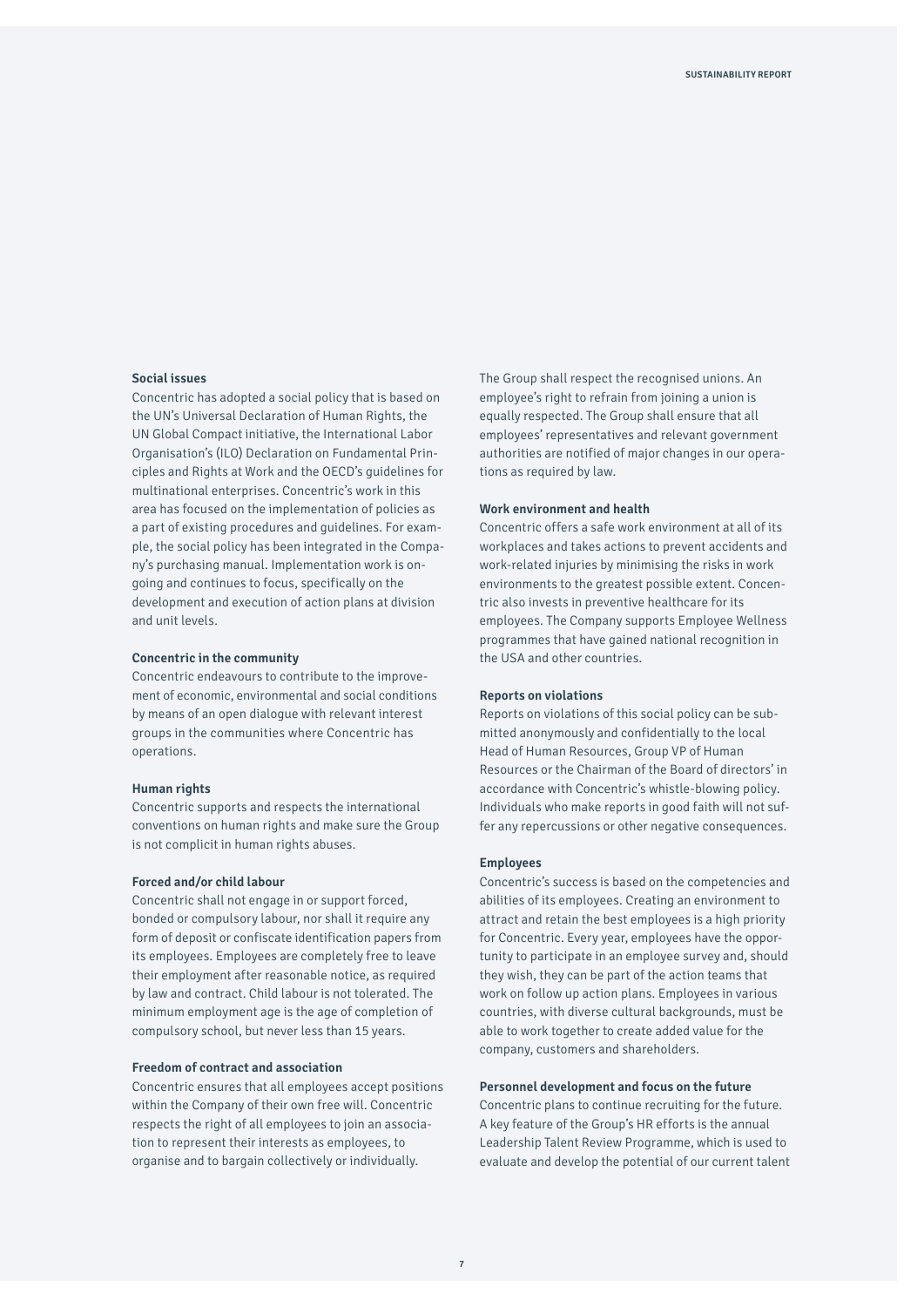# The Group's environmental activities shall be integrated "<br>"<br>" in all operations

along with addressing future needs for management/ leadership skills and competence. The main purpose of this management tool is to ensure a long-term supply of qualified personnel, at both the corporate and the unit level, and to identify talent for growth opportunities.

#### **Equal opportunities**

Concentric is committed to creating and maintaining a respectful workplace, free of harassment and where all individuals are treated with fairness, dignity and respect. All employees shall have equal opportunities based on competencies, experience and performance regardless of gender, race, religion, marital status, age, disability, sexual orientation, gender reassignment, nationality, political opinion, union affiliation, social background or ethnic origin. The Group has a zero tolerance policy as regards any form of discrimination, physical or verbal harassment, or threats.

#### **Concentric employees by country1)**

| Country      | 2021           | 2020           | 2019     | 2018         | 2017 |
|--------------|----------------|----------------|----------|--------------|------|
| Argentina    | 58             | 63             | 75       | 83           | 84   |
| China        | 16             | 17             | 19       | 19           | 18   |
| Germany      | 151            | 166            | 164      | 199          | 190  |
| India        | 144            | 121            | 145      | 169          | 173  |
| Sweden       | 91             | 81             | 61       | 70           | 59   |
| <b>UK</b>    | 140            | 123            | 149      | 182          | 182  |
| <b>USA</b>   | 592            | 180            | 201      | 243          | 242  |
| Other        | $\overline{2}$ | $\overline{2}$ | $\Omega$ | $\mathbf{1}$ | 3    |
| <b>Total</b> | 1.194          | 753            | 814      | 966          | 951  |

1) Calculated as full time equivalents (FTEs), including our 50% share of Alfdex AB per end of each year.

### **Business ethics**

Concentric applies high standards in terms of business ethics and integrity, and supports the efforts of national and international organisations to establish and maintain strict ethical standards for all companies. Concentric has established a reputation for corporate trustworthiness, based on consistently conducting business with integrity and in compliance with the laws and regulations governing its activities. Success in business depends on building and maintaining the trust of customers, shareholders, employees, governments and the general public.

#### **Accounting and reporting**

All financial transactions shall be reported in line with generally accepted accounting practices, and the accounting records must show the nature of all transactions in a correct and non-misleading manner. Concentric shall report in a transparent and timely manner with the aim of conveying a true and fair view of the Group's performance, in line with the Group's Information Policy.

#### **Anti-corruption**

Concentric shall not participate in or endorse any corrupt practices and shall not accept, facilitate or support money laundering. All representatives of Concentric shall conduct their private and other external activities and financial interests in a manner that does not conflict or appear to conflict with the interests of the Group.

#### **Customer offering, sales and marketing**

Concentric shall ensure that its products meet applicable regulatory requirements, are designed with a focus on our core values of quality, reliability, safety, environmental care and delivering value for customers and are presented accurately.

#### **Fair competition practices**

Concentric shall compete in a fair manner and with integrity and shall use legitimate methods to gather information about our competitors. The Group shall not exchange information or enter into agreements or understandings with competitors, customers or suppliers in a way that improperly influences the market place or the outcome of a bidding process.

#### **Insider trading**

Concentric employees and representatives who have access to non-public information that may affect the Concentric AB share price, are not permitted to buy or sell Concentric shares or any other financial instruments that relate to the Concentric share, such as futures or options.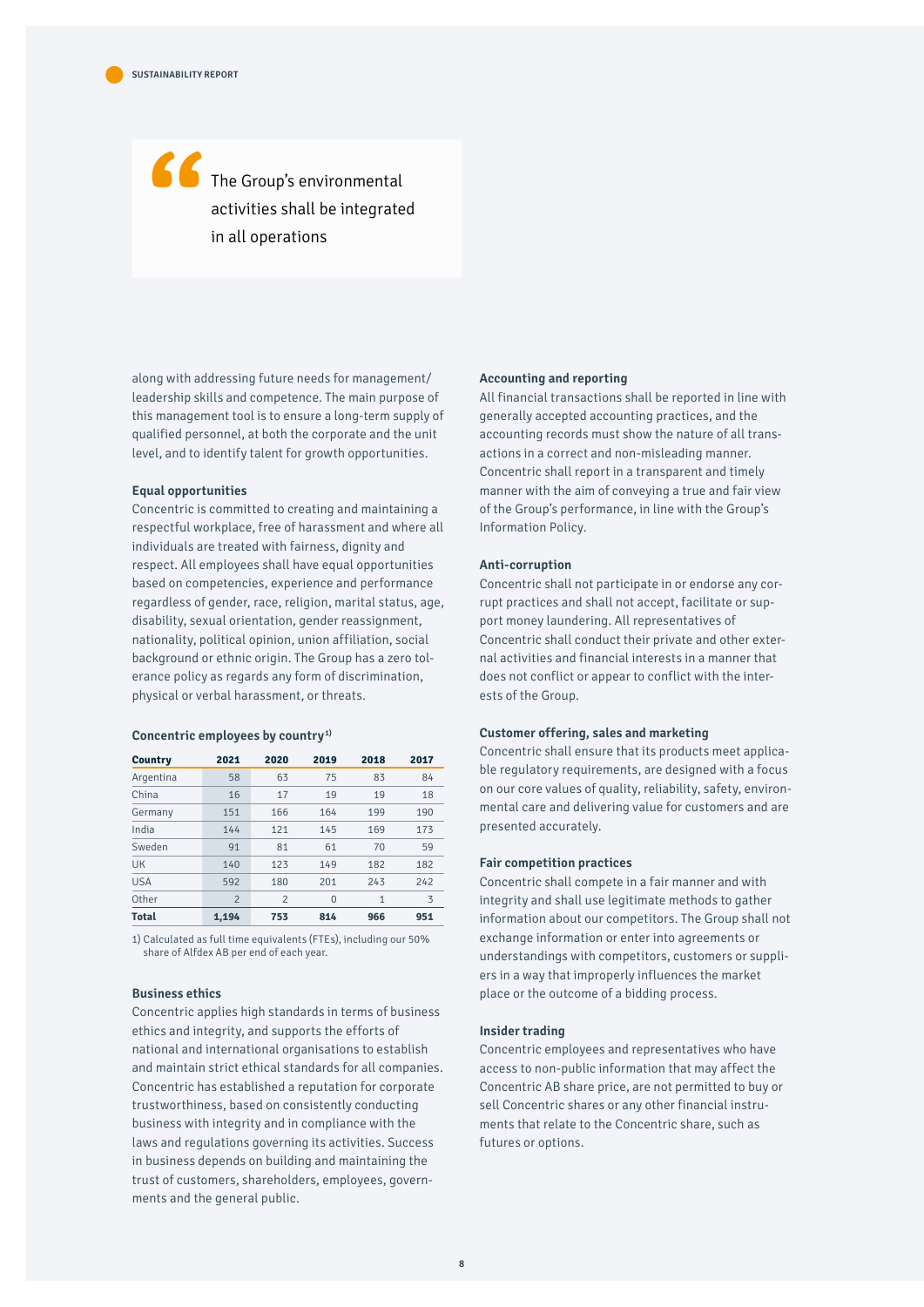Concentric endeavours to use appropriate methods to "<br>"<br>" evaluate and select suppliers

In addition, such individuals may not induce anyone else, by giving advice or in some other manner, to undertake such trading, in line with the Group's Insider Policy. As part of this policy, Concentric maintains a log book of insiders and liaises with Finansinspektionen in the event of any unusual share price activity which may lead to a potential investigation.

#### **Political involvement**

Concentric shall observe neutrality with regard to political parties and candidates for public office.

#### **Supply chain**

Concentric endeavours to use appropriate methods to evaluate and select suppliers based on their ability to meet the requirements of Concentric's social policies and other social principles, and document their continuous fulfilment of these requirements.

Our sourcing team aims at developing Concentric's suppliers as partners. We do this through selecting high performing suppliers that deliver the best possible products and superior services that add real business value for the Concentric Group, on both a global and regional basis. Our joint collaboration drives growth, profitability and continuous improvements focusing on customer success. The strong relationships and requirements are based upon Concentric's values and the high expectations of our customers.

To achieve these goals we have high expectations of our suppliers. We expect the highest standards on products and services where good management delivers state of the art quality from project planning through to delivery into our plants. We expect continuous improvement by involvement, contribution and collaboration to achieve our mutual goals, in respect of product quality, environmental sustainability and competitive costs.

Expectations of our plants are conveyed with all suppliers in support of our long held ambition for zero defects. Quality increasingly should no longer be seen as a number it must be an underlying principle in all aspects of our suppliers' business and simply be reflected in the products they supply to our plants.

Together with our suppliers, Concentric has a responsibility to reduce the environmental impacts from transport and other services. We expect suppliers to actively contribute and commit to the principle of reducing the environmental impact of present and future products through utilising their own environmental resource management and adopting environmental management systems such as ISO 14001.

Suppliers to Concentric shall deploy and respect ethical standards throughout the supply chain in compliance with the Concentric Codes of Conduct and shall ensure these are implemented in their everyday business actions and decisions.

One element of Concentric's vision is to be recognised as a credible and long-term supplier of first choice by customers in both on- and off-highway commercial vehicle industries. To achieve this and live up to our customers increasing demands regarding safety, environment, quality, time and cost we must maintain a process of continuous improvement. Our supplier community is an integral part of fulfilling these demands and, as such, continuous improvement must be a natural part of our supplier's management system and their daily work.